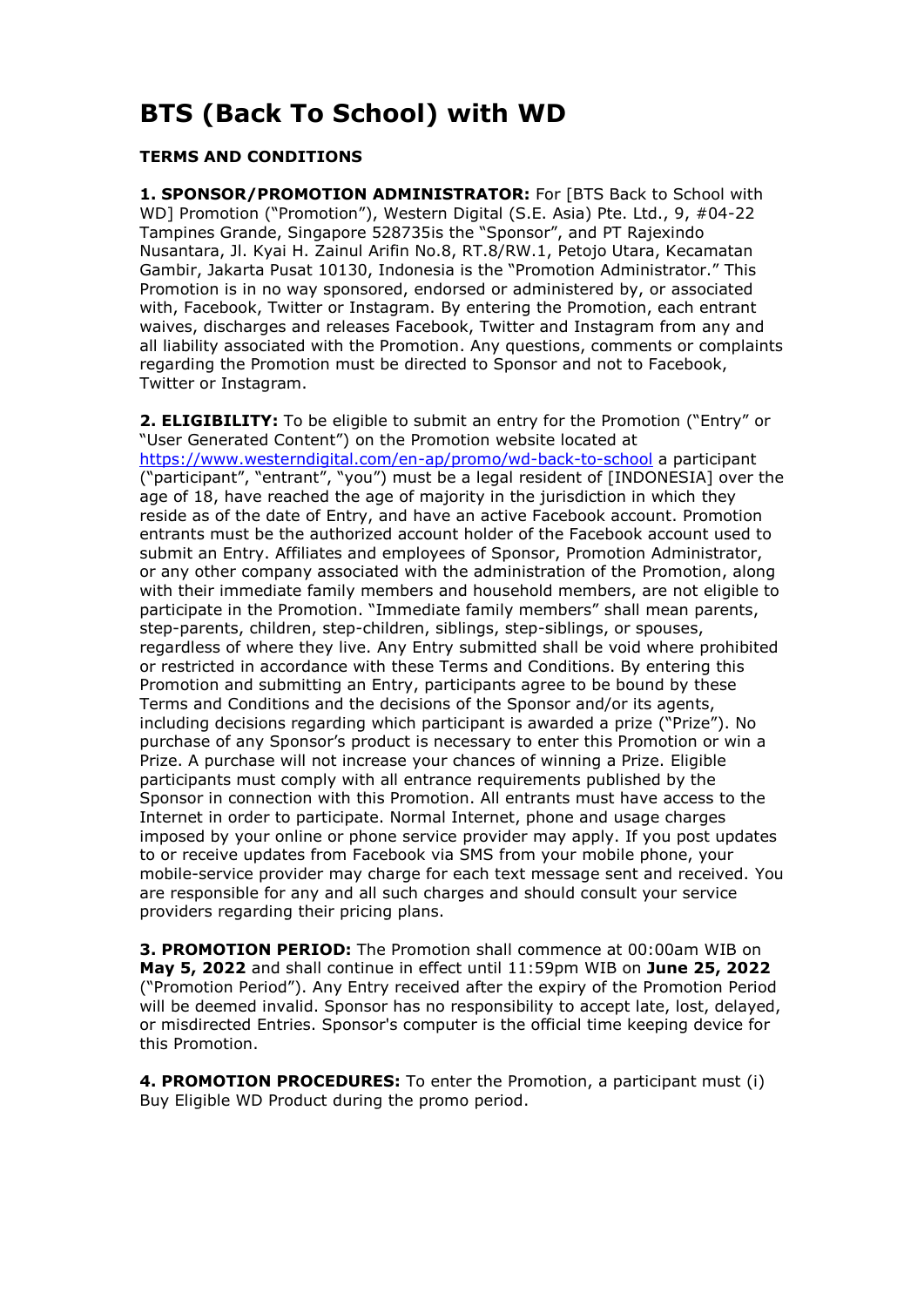| Product                                    | Capacity     |            | <b>Gift Amount</b> | Quota |
|--------------------------------------------|--------------|------------|--------------------|-------|
| <b>My Passport</b>                         | 2TB          | <b>IDR</b> | 20,000             |       |
| <b>MY Passport Ultra</b>                   | 2TB          | <b>IDR</b> | 20,000             | 230   |
| WD Black P10 Game Drive                    | 2TB          | <b>IDR</b> | 20,000             |       |
| My Passport                                | 4TB          | <b>IDR</b> | 50,000             |       |
| <b>MY Passport Ultra</b>                   | 4TB          | <b>IDR</b> | 50,000             |       |
| WD Black P10 Game Drive                    | 4TB          | <b>IDR</b> | 50,000             |       |
| My Passport Go                             | 500GB        | <b>IDR</b> | 50,000             | 150   |
| <b>WD Elements SE SSD</b>                  | 480GB        | <b>IDR</b> | 50,000             |       |
| My Passport SSD                            | 500GB        | <b>IDR</b> | 50,000             |       |
| WD Black D30 Game Drive SSD Game Drive SSD | 500GB        | <b>IDR</b> | 50,000             |       |
| <b>My Passport</b>                         | 5TB          | <b>IDR</b> | 100,000            |       |
| <b>MY Passport Ultra</b>                   | 5TB          | <b>IDR</b> | 100,000            |       |
| <b>WD_Black P10 Game Drive</b>             | 5TB          | <b>IDR</b> | 100,000            |       |
| <b>My Passport Go</b>                      | 1TB          | <b>IDR</b> | 100,000            |       |
| <b>WD Elements SE SSD</b>                  | 1TB          | <b>IDR</b> | 100,000            |       |
| <b>My Passport SSD</b>                     | 1TB          | <b>IDR</b> | 100,000            |       |
| WD Black D30 Game Drive SSD Game Drive SSD | 1TB          | <b>IDR</b> | 100,000            | 80    |
| My Cloud Home                              | all capacity | <b>IDR</b> | 100,000            |       |
| My Cloud Expert Series EX2 Ultra           | all capacity | <b>IDR</b> | 100,000            |       |
| My Cloud Expert Series EX4100              | all capacity | <b>IDR</b> | 100,000            |       |
| My Cloud Pro Series PR2100                 | all capacity | <b>IDR</b> | 100,000            |       |
| My Cloud Pro Series PR4100                 | all capacity | <b>IDR</b> | 100,000            |       |
| WD BLACK SN850 NVMe SSD with Heatsink      | 1TB          | IDR.       | 150,000            | 10    |
| <b>WD Elements SE SSD</b>                  |              | <b>IDR</b> |                    |       |
|                                            | 2TB<br>2TB   | <b>IDR</b> | 200,000            |       |
| <b>My Passport Go</b>                      |              |            | 200,000            |       |
| <b>My Passport SSD</b>                     | 2TB          | <b>IDR</b> | 200,000            | 20    |
| WD Black D30 Game Drive SSD Game Drive SSD | 2TB          | <b>IDR</b> | 200,000            |       |
| <b>WD Black D10 Game Drive</b>             | 8TB          | <b>IDR</b> | 200,000            |       |
| <b>WD Black P50 Game Drive SSD</b>         | all capacity | <b>IDR</b> | 200,000            |       |
| My Passport SSD                            | 4TB          | <b>IDR</b> | 500,000            |       |
| WD Black D50 Game Dock NVME SSD            | all capacity | <b>IDR</b> | 500,000            | 10    |
| WD BLACK SN850 NVMe SSD with Heatsink      | 2TB          | <b>IDR</b> | 500,000            |       |
|                                            | 4TB          | <b>IDR</b> | 50,000             |       |
| <b>WD Purple 3.5" HDD CCTV</b>             | 6TB          | <b>IDR</b> | 100,000            | 270   |
|                                            | 8TB          | <b>IDR</b> | 150,000            |       |
| WD Black 3.5" HDD PC                       | 2TB          | <b>IDR</b> | 50,000             | 40    |
|                                            | 4TB          | <b>IDR</b> | 100,000            |       |
|                                            | 2TB          | <b>IDR</b> | 50,000             |       |
| WD Blue 3.5" HDD PC                        | 4TB          | <b>IDR</b> | 100,000            | 310   |
|                                            | 6TB          | <b>IDR</b> | 150,000            |       |
|                                            | 4TB          | <b>IDR</b> | 50,000             |       |
| <b>WD RED 3.5" HDD NAS</b>                 | 6TB          | <b>IDR</b> | 100,000            | 145   |
|                                            | 8TB          | <b>IDR</b> | 150,000            |       |
|                                            | 10TB         | <b>IDR</b> | 500,000            |       |
|                                            | 500GB        | <b>IDR</b> | 50,000             |       |
| WD Blue SSD Nvme PCIe Gen3 (SN550 /        | 1TB          | <b>IDR</b> | 100,000            | 75    |
| <b>SN570)</b>                              | 2TB          | <b>IDR</b> | 200,000            |       |
|                                            | 250GB        | <b>IDR</b> | 50,000             |       |
| WD Black SSD NVME PCIe Gen4 (SN750SE,      | 500GB        | <b>IDR</b> | 100,000            |       |
| SN770, SN850)                              | 1TB          | <b>IDR</b> | 150,000            | 175   |
|                                            | 2TB          | <b>IDR</b> | 500,000            |       |
|                                            |              |            |                    |       |

# **List of eligible WD Products (in all capacities)**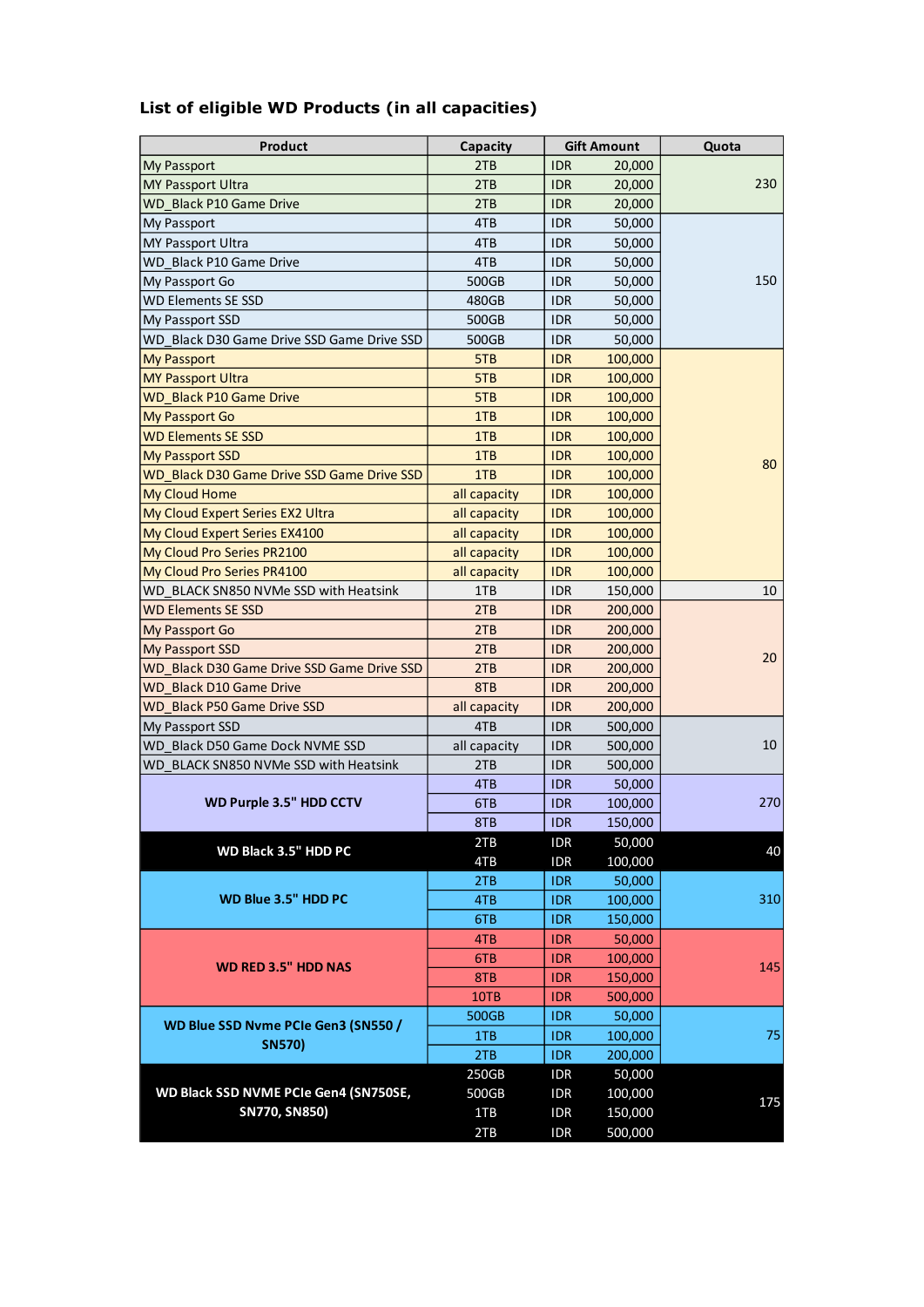(ii) visit <https://www.westerndigital.com/en-ap/promo/wd-back-to-school>; and (iii) follow the instructions to submit an Entry (which may include submission of your name, email address, contactable phone number) and submit proof of purchase of your WD product. Each Entry must comply with these Terms and Conditions. Each participant may only submit one (1) Entry and shall only be eligible to win one (1) Prize in this Promotion. Participants submitting more than one (1) Entry may be disqualified, at Sponsor's sole discretion, from the Promotion. Incomplete, unreadable, inaccurate, unintelligible, duplicates or late Entries which otherwise do not comply with these Terms and Conditions will also be disqualified. (iv) Participants must be sure the phone number submitted is connecting to OVO for e-cashback. Sponsor and Promotions Administrator will not responsible on any mistake or faulty input of phone number (v) OVO e-Cash will be send to registered phone number after data validations, **while stocks lasts.**

**5. WINNER SCHEME:** Decisions of the Sponsor and the Promotion Administrator are final and binding to each person who enters the Promotion, and no correspondence will be entertained. **June 25, 2022** is the latest day to claim OVO e-Cash (the Prize). The Sponsor, or the Promotion Administrator on Sponsor's behalf, will review and judge the eligible Entries received during the Promotion Period send the prize to eligible winners from amongst the participants who have submitted an eligible entry (each individually, a "Winner" and collectively, "Winners"). All eligible Entries submitted will be individually judged by the Sponsor and Promotion Administrator, at their sole discretion. Judging criteria will be based on product purchased.

**6. THE WINNERS**: The Winners will be entitled to receive a Prize in relation to their product purchased, as determined by Sponsor and Promotion Administrator. The Winners will received OVO Cash on or about thirty (30) days after data submission via **registered phone number** ("Winner Notification") while stock lasts. Sponsor or Promotion Administrator are not responsible if a Winner does not receive the OVO Cash due to data mistake by Participants or faulty data input by Participants .

**7. PRIZES:** Each Winner will receive one (1) time of OVO Cash based on their product purchase, on or about thirty (30) days after data submission via registered phone number ("Winner Notification") while stock last

a. List of OVO Cash based on Product SKU: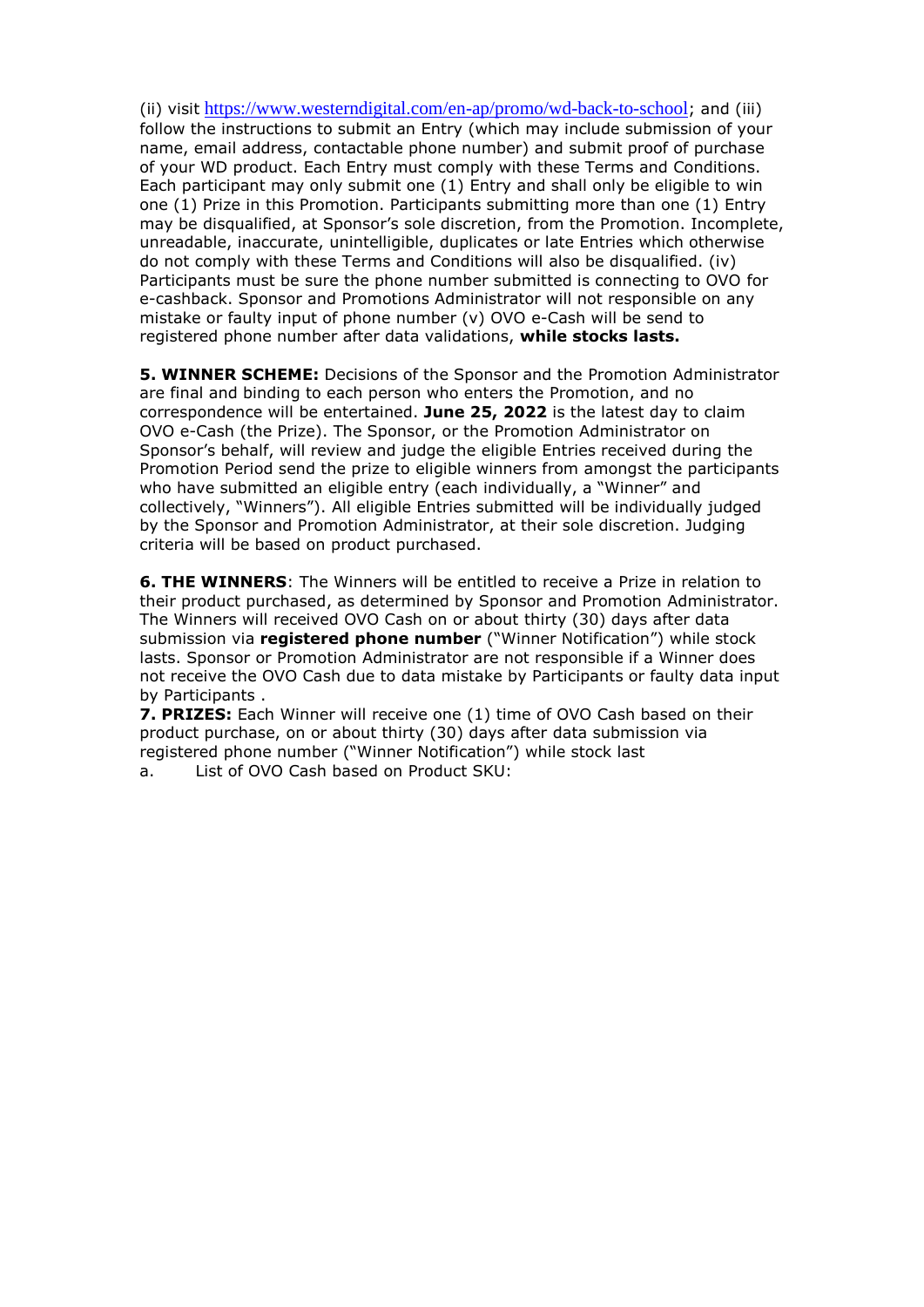| <b>Product</b>                             | Capacity     |            | <b>Gift Amount</b> | Quota |
|--------------------------------------------|--------------|------------|--------------------|-------|
| <b>My Passport</b>                         | 2TB          | <b>IDR</b> | 20,000             | 230   |
| <b>MY Passport Ultra</b>                   | 2TB          | <b>IDR</b> | 20,000             |       |
| WD Black P10 Game Drive                    | 2TB          | <b>IDR</b> | 20,000             |       |
| <b>My Passport</b>                         | 4TB          | <b>IDR</b> | 50,000             |       |
| <b>MY Passport Ultra</b>                   | 4TB          | <b>IDR</b> | 50,000             |       |
| WD Black P10 Game Drive                    | 4TB          | <b>IDR</b> | 50,000             |       |
| My Passport Go                             | 500GB        | <b>IDR</b> | 50,000             | 150   |
| <b>WD Elements SE SSD</b>                  | 480GB        | <b>IDR</b> | 50,000             |       |
| My Passport SSD                            | 500GB        | <b>IDR</b> | 50,000             |       |
| WD Black D30 Game Drive SSD Game Drive SSD | 500GB        | <b>IDR</b> | 50,000             |       |
| <b>My Passport</b>                         | 5TB          | <b>IDR</b> | 100,000            |       |
| <b>MY Passport Ultra</b>                   | 5TB          | <b>IDR</b> | 100,000            |       |
| <b>WD Black P10 Game Drive</b>             | 5TB          | <b>IDR</b> | 100,000            |       |
| <b>My Passport Go</b>                      | 1TB          | <b>IDR</b> | 100,000            |       |
| <b>WD Elements SE SSD</b>                  | 1TB          | <b>IDR</b> | 100,000            |       |
| <b>My Passport SSD</b>                     | 1TB          | <b>IDR</b> | 100,000            | 80    |
| WD Black D30 Game Drive SSD Game Drive SSD | 1TB          | <b>IDR</b> | 100,000            |       |
| <b>My Cloud Home</b>                       | all capacity | <b>IDR</b> | 100,000            |       |
| My Cloud Expert Series EX2 Ultra           | all capacity | <b>IDR</b> | 100,000            |       |
| My Cloud Expert Series EX4100              | all capacity | <b>IDR</b> | 100,000            |       |
| My Cloud Pro Series PR2100                 | all capacity | <b>IDR</b> | 100,000            |       |
| My Cloud Pro Series PR4100                 | all capacity | <b>IDR</b> | 100,000            |       |
| WD BLACK SN850 NVMe SSD with Heatsink      | 1TB          | <b>IDR</b> | 150,000            | 10    |
| <b>WD Elements SE SSD</b>                  | 2TB          | <b>IDR</b> | 200,000            |       |
| <b>My Passport Go</b>                      | 2TB          | <b>IDR</b> | 200,000            |       |
| <b>My Passport SSD</b>                     | 2TB          | <b>IDR</b> | 200,000            |       |
| WD Black D30 Game Drive SSD Game Drive SSD | 2TB          | <b>IDR</b> | 200,000            | 20    |
| WD Black D10 Game Drive                    | 8TB          | <b>IDR</b> | 200,000            |       |
| WD Black P50 Game Drive SSD                | all capacity | <b>IDR</b> | 200,000            |       |
| My Passport SSD                            | 4TB          | <b>IDR</b> | 500,000            |       |
| WD Black D50 Game Dock NVME SSD            | all capacity | <b>IDR</b> | 500,000            | 10    |
| WD BLACK SN850 NVMe SSD with Heatsink      | 2TB          | <b>IDR</b> | 500,000            |       |
| WD Purple 3.5" HDD CCTV                    | 4TB          | <b>IDR</b> | 50,000             | 270   |
|                                            | 6TB          | <b>IDR</b> | 100,000            |       |
|                                            | 8TB          | <b>IDR</b> | 150,000            |       |
| WD Black 3.5" HDD PC                       | 2TB          | <b>IDR</b> | 50,000             | 40    |
|                                            | 4TB          | <b>IDR</b> | 100,000            |       |
|                                            | 2TB          | <b>IDR</b> | 50,000             |       |
| WD Blue 3.5" HDD PC                        | 4TB          | <b>IDR</b> | 100,000            | 310   |
|                                            | 6TB          | <b>IDR</b> | 150,000            |       |
|                                            | 4TB          | <b>IDR</b> | 50,000             |       |
| <b>WD RED 3.5" HDD NAS</b>                 | 6TB          | <b>IDR</b> | 100,000<br>145     |       |
|                                            | 8TB          | <b>IDR</b> | 150,000            |       |
|                                            | 10TB         | <b>IDR</b> | 500,000            |       |
| WD Blue SSD Nvme PCIe Gen3 (SN550 /        | 500GB        | <b>IDR</b> | 50,000             |       |
| <b>SN570)</b>                              | 1TB          | <b>IDR</b> | 100,000            | 75    |
|                                            | 2TB          | <b>IDR</b> | 200,000            |       |
|                                            | 250GB        | <b>IDR</b> | 50,000             |       |
| WD Black SSD NVME PCIe Gen4 (SN750SE,      | 500GB        | <b>IDR</b> | 100,000            | 175   |
| <b>SN770, SN850)</b>                       | 1TB          | <b>IDR</b> | 150,000            |       |
|                                            | 2TB          | <b>IDR</b> | 500,000            |       |

b. All Prizes awarded are non-transferable and cannot be redeemed for cash or credit (in whole or in part). If any Prize is not available due to any reasons or is prohibited by law, Sponsor reserves the right, at its sole discretion, to substitute a Prize awarded with a prize of equivalent value. Prizes will be sent to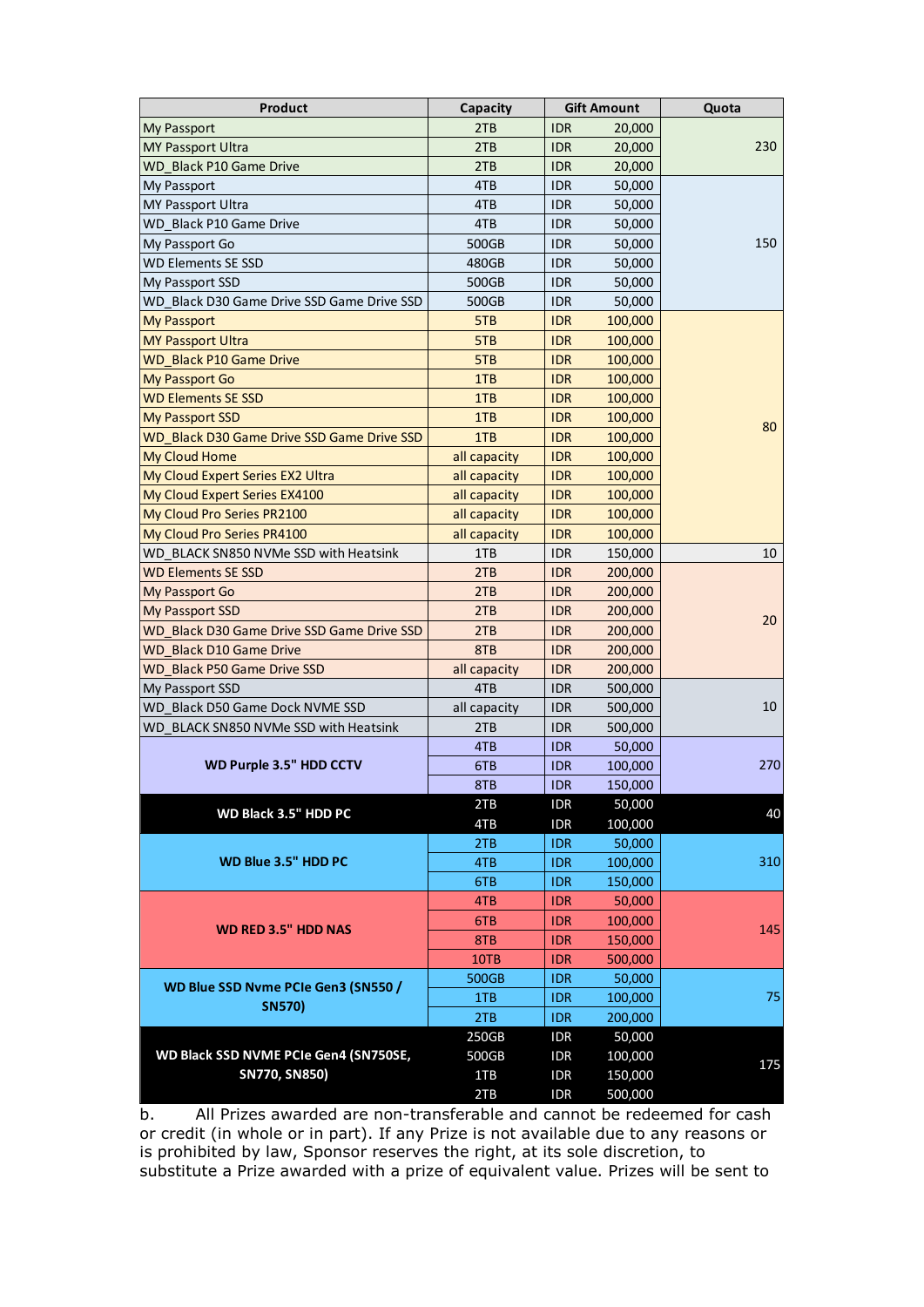submitted phone number (as applicable and as provided by Winner) within thirty (30) days from the Submitted data Period.

c. Prizes do not include any and all taxes, fees and contributions under applicable laws (including but not limited to *Peraturan Direktur Jenderal Pajak Nomor PER-11/PJ/2015 tentang Pengenaan Pajak Penghasilan atas Hadiah dan Penghargaan* and income tax) related to the delivery of Prizes. By accepting a Prize, each Winner agrees to be responsible for all national, regional, federal, central, state, local or other applicable taxes and fees (and related reporting obligations), including possible delivery charges, associated with the acceptance and use of the Prize. The Winner is responsible for any and all other costs and expenses not listed above.

d. Each Winner may be required to show evidence of age, residence identity or any other proof of eligibility, including proof of being the authorized account holder of the account associated with the winning Entry, and complete and submit a form (the "Prize Verification Form") within fourteen (14) days from date of Winner Notifications, or their Prize may be forfeited. Any non-compliance with these Terms and Conditions in returning any Prize Verification Form will result in the disqualification of such potential Winner and the associated Prize may be awarded to an alternate Winner from among all remaining eligible Entries received. Any failure to deliver the Prize Verification Form or Prize may result in such Prize being forfeited and awarded to an alternate Winner from among all remaining eligible Entries. By signing and returning a Prize Verification Form and/or accepting a Prize, each Winner (to the extent permitted by law) provides permission to Sponsor to use their Entry, inclusive of any name, voice, picture, likeness or persona contained therein, for commercial promotional, advertising and/or publicity purposes in any medium and social websites, known or hereafter invented throughout the world in perpetuity, without further notice or additional compensation.

e. Once a Prize has been delivered to a Winner, all liability for any loss or damage, including any property damage, personal injury, or death to the Winner or any third party arising from the use of any Prize awarded, other than personal injury or death resulting from the Sponsor's and its affiliates' negligence, shall be the sole responsibility of the Winner and the Winner shall indemnify and hold harmless Sponsor and its affiliates for any claims therefore. All Prizes offered in this Promotion are subject to the terms and conditions, warranty, and return policies of the relevant manufacturer. Sponsor has made no warranty or guarantee in whole or in part, express or implied, in fact or in law, in relation to the use of any Prize including, but not limited to, its quality, merchantability, fitness for a particular purpose or suitability for use, except to the extent Sponsor provides support for those products manufactured by Sponsor, and then only in accordance with the relevant limited warranty.

**8. REQUESTS FOR TERMS AND CONDITIONS / WINNERS LIST**: To receive a list of Winners (available after the end of the Promotion Period) or a copy of these Terms and Conditions, you may send an e-mail within ninety (90) days from the end of the Promotion Period to: social.apac@wdc.com, with the subject line of: [**BTS – Back to School with WD**]. Please specify "Terms and Conditions" or "Winners List" in the body of the e-mail.

#### **9. DISPUTE RESOLUTION:**

If any dispute arises with Sponsor under or in relation to this Agreement, you or Sponsor must first send to the other party a notice of the dispute that shall include a written statement that sets forth the name, address and contact information of the party giving it, the facts giving rise to the dispute, and the relief requested (the "Dispute Notice"). The Dispute Notice to Sponsor must be addressed to Sponsor at: ATTN: Legal Department, 8 Kaki Bukit Avenue 1, #04- 06, Singapore 417941 (the "Notice Address"). The Dispute Notice to you will be sent by e-mail or certified mail (if available) to the most recent address we have on file or otherwise in our records for you. Following submission and receipt of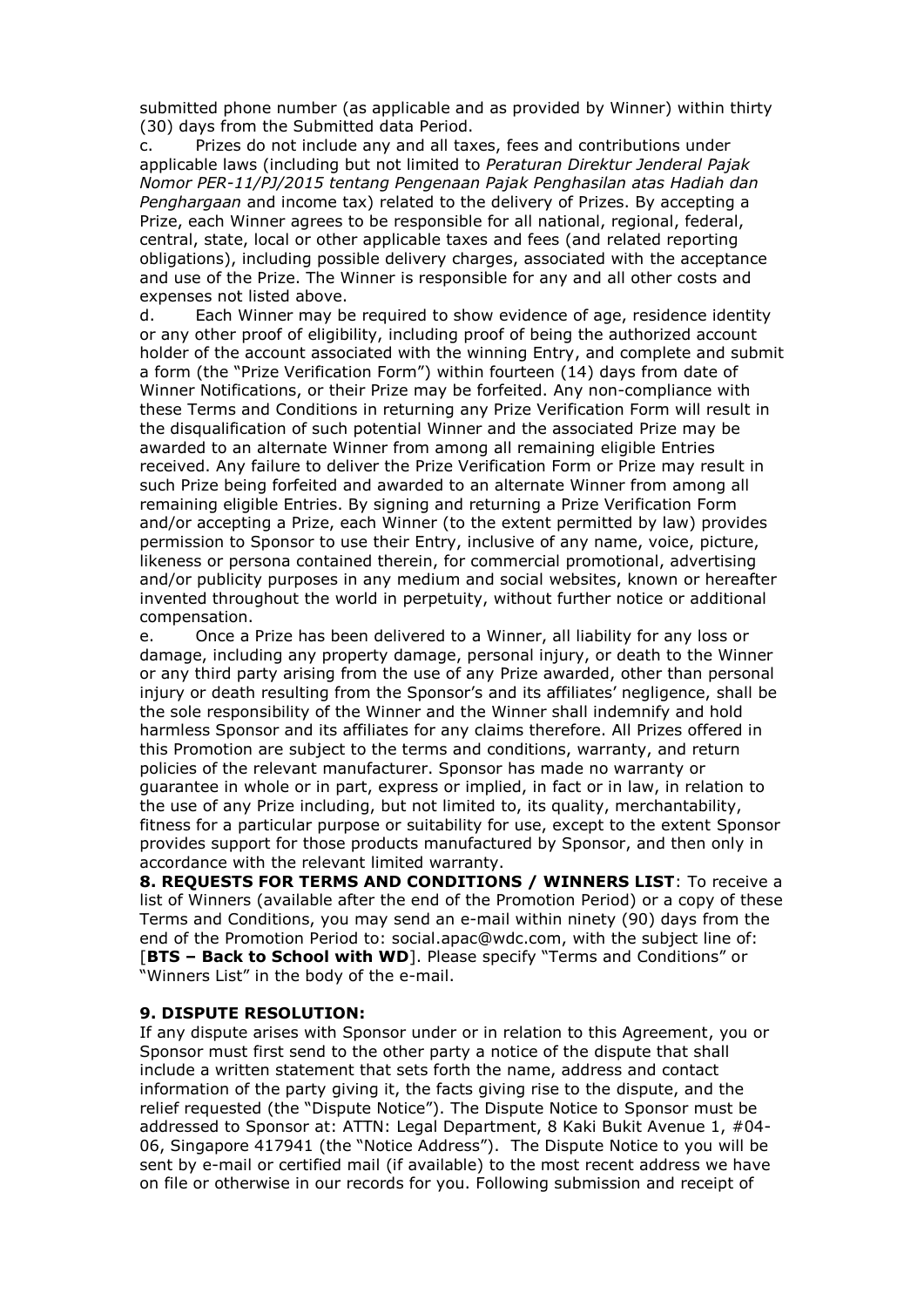the Dispute Notice, each of the parties agrees to act in good faith to seek to resolve the dispute before commencing legal proceedings.

If both parties do not reach an agreement to resolve the dispute within sixty (60) days after the Dispute Notice is received, the dispute shall be referred to and finally resolved by arbitration in Singapore in accordance with the SIAC Rules for the time being in force which rules are deemed to be incorporated by reference in this clause. The Tribunal shall consist of one arbitrator to be jointly appointed by the Parties and in the event that the Parties fail to agree on the appointment, by the President of the Court of Arbitration of the SIAC. The language of the arbitration shall be English. Nothing in this clause prevents a party from seeking urgent or similar interim relief from a court of competent jurisdiction and notwithstanding the foregoing, Sponsor may, at its sole discretion, elect to resolve the dispute in the courts of Singapore.

**10. GOVERNING LAW:** All issues and questions concerning the construction, validity, interpretation and enforceability of these Terms and Conditions, including your rights and obligations or the rights and obligations of Sponsor, that arise out of or in connection with the Promotion shall be governed by and construed in accordance with the laws of Singapore, without giving effect to any choice of law or conflict of law rules.

**11. CONSENT:** By entering the Promotion, entrants agree and expressly consent that, except where prohibited by applicable law, the Sponsor may use each entrant's name, likeness, and city/state/country for publicity purposes (including, without limitation, advertising or internet usage, including posting a list of winners) without compensation. These Terms and Conditions shall be written and agreed upon in the English language. Any translation into any other language shall not be an official version thereof, and in the event of any conflict in interpretation between the English version and such translation, the English version shall prevail (to the extent permitted by applicable law).

**12. INTELLECTUAL PROPERTY RIGHTS AND LIMITED LICENSE**: Sponsor retains all ownership rights, title and interest in its intellectual property, including its trademarks, logos, trade dress, brand and copyrights. Any and all goodwill generated by use of Sponsor's intellectual property will inure to the benefit of Sponsor. Entrant is granted a limited, fully revocable right to use Sponsor's trademarks and copyrights solely for the purpose of participating in this Promotion, which right to use shall expire upon the termination of this Promotion. User agrees not to modify or otherwise distort Sponsor's trademarks and logos.

**13. LIABILITY**: THE SPONSOR AND THEIR AFFILIATES AND SUBSIDIARIES, AND ALL RESPECTIVE OFFICERS, DIRECTORS, EMPLOYEES, REPRESENTATIVES, AND AGENTS OF EACH, SHALL HAVE NO LIABILITY TOWARDS ENTRANTS AND SHALL BE HELD HARMLESS BY ENTRANTS FOR ANY DAMAGE, LOSS, OR LIABILITY, CAUSES OF ACTION, CLAIMS, SUITS, DEMANDS AND RIGHTS OF WHATEVER KIND AND NATURE WHETHER IN LAW OR IN EQUITY INCURRED BY ENTRANTS, ARISING OUT OF OR IN CONNECTION WITH THE PROMOTION. ENTRANT AGREES THAT UNDER NO CIRCUMSTANCES WILL ENTRANT BE PERMITTED TO OBTAIN AWARDS FOR AND ENTRANT HEREBY WAIVES ALL RIGHTS TO CLAIM PUNITIVE, INCIDENTAL AND CONSEQUENTIAL DAMAGES AND ANY OTHER SPECIAL DAMAGES, AND ANY AND ALL RIGHTS TO HAVE DAMAGES MULTIPLIED OR OTHERWISE INCREASED. THIS CLAUSE IS APPLICABLE TO THE EXTENT PERMITTED BY LAW. The Sponsor is not responsible for computer system, phone line, technical, hardware, software or other failures of any kind, lost, interrupted or unavailable network connections, fraud, incomplete, garbled or delayed computer transmissions, typographical or other errors in printing, advertising or other promotional materials, whether caused by the Sponsor, users, or by any of the equipment or programming associated with or utilized in the Promotion or by any technical or human error which may occur in the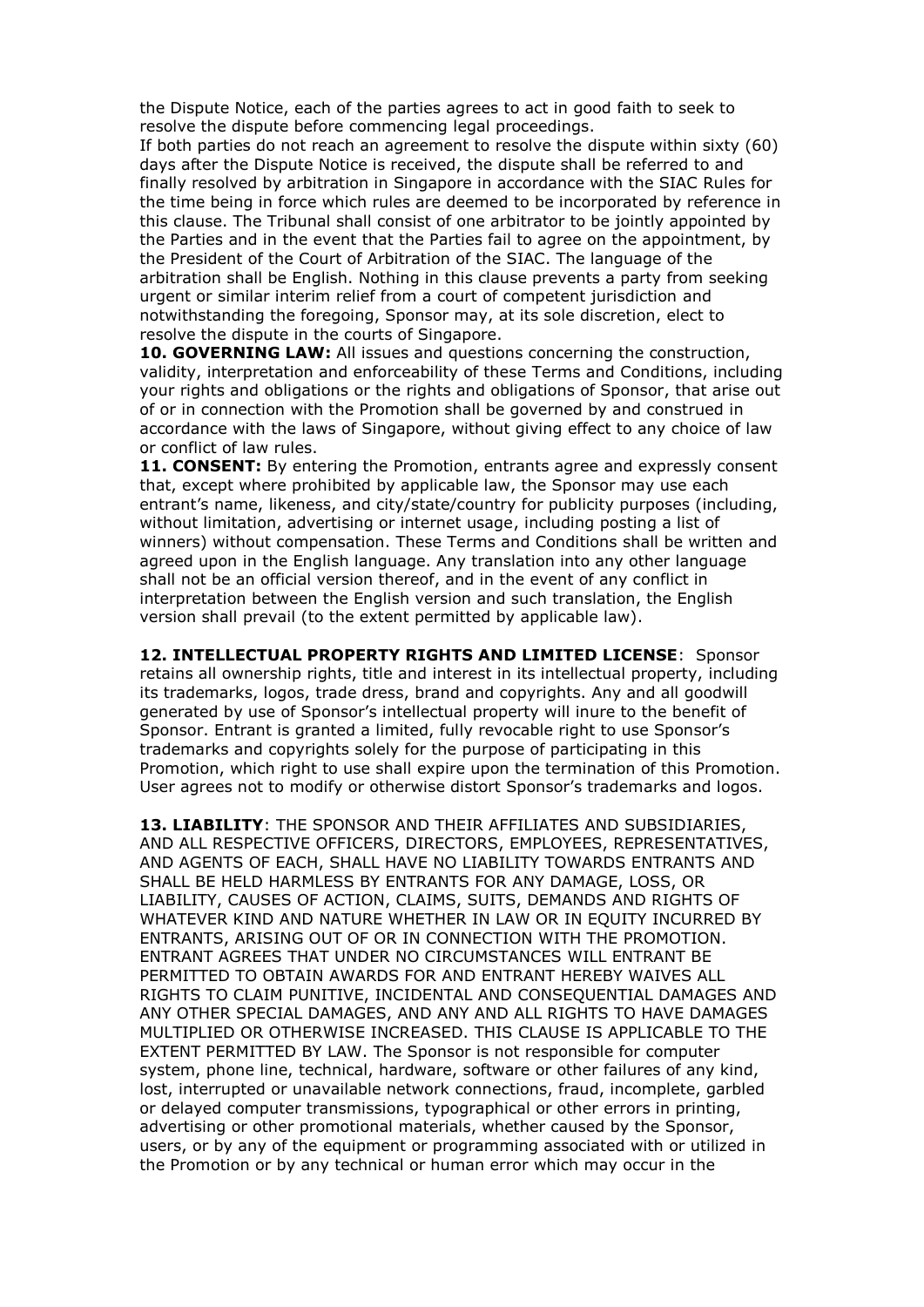processing of Entries which may damage a user's system or limit an entrant's ability to participate in the Promotion.

**14. SUSPENSION / MODIFICATION / TERMINATION:** The Sponsor reserves the right, in its sole discretion, to cancel, terminate, modify, or suspend part or all of this Promotion should an unauthorized human intervention or any other cause beyond the control of the Sponsor corrupt or impair the administration, security, fairness, or proper play of the Promotion. The Sponsor reserves the right, in its sole discretion, to disqualify any entrant that the Sponsor reasonably believes to have tampered with the entry process or with the operation of the Promotion (or who is otherwise found to be acting in violation of these Terms and Conditions).

**15. USE OF DATA:** The Sponsor will be collecting personal data about entrants online in accordance with its privacy policy. Please review the Sponsor's privacy policy at [http://wdc.com/en/company/corporateinfo/privacy.aspx.](http://wdc.com/en/company/corporateinfo/privacy.aspx) By participating in this Promotion, entrants hereby agree: (i) that they have read and accepted the Sponsor's privacy policy; (ii) to the Sponsor's collection and usage of their personal information for administering the Promotion, including for the purposes of registering the participants in the Promotion and informing them in the event that they win any Prizes; and (iii) to allow the Sponsor to periodically send notification of Sponsor's products, services, special offers and promotions via e-mail. If at any time you decide that you do not wish to be contacted further about special promotions via e-mail, you may follow the instructions in the e-mail to withdraw your consent for such purposes. If you are located outside the United States, please note that your personal information may be transferred, stored and processed within the United States. The data protection laws in the United States may not be as comprehensive as those in your country. By entering this Promotion, you are consenting to the transfer of your personal information to facilities located in the United States and other facility locations selected by the Sponsor. You are responsible for your use of Facebook services, for any content (e.g. photos or caption) you post, and for any consequences thereof. The content you submit, post, or display will be able to be viewed by other users of Facebook services and through third party services and websites. You should only provide content that you are comfortable sharing with others under these Terms and Conditions. You are providing your information to the Sponsor and not to Facebook.

**16. SEVERABILITY:** If any provision of these Terms and Conditions is or becomes illegal, invalid or unenforceable in any jurisdiction, that shall not affect: (i) the validity or enforceability in that jurisdiction of any other provision of these Terms and Conditions; or (ii) the validity or enforceability in other jurisdictions of that or any other provision of these Terms and Conditions.

17. AMENDMENTS: The Sponsor reserves the right to modify, cancel or terminate these Terms and Conditions or suspend the Promotion in whole or in part, at their sole discretion, without prior notice being given.

©2022 Western Digital Corporation or its affiliates.

#### **ABBREVIATED TERMS AND CONDITIONS**

FULL T&Cs at https://www.westerndigital.com/en-ap/promo/wd-back-to-school. Promotion commences 00:00am WIB on **May 5, 2022** and shall continue in effect until 11:59pm WIB on **June 25, 2022** ("Promotion Period"). Entry open to Indonesia residents aged 18 or over. To enter, buy eligible WD Products, visit <https://www.westerndigital.com/en-ap/promo/wd-back-to-school> and follow the instructions for the Promotion to submit an entry. Judging criteria will be based on the product purchase based on eligible product list amongst the participants who have submitted an eligible Entry. Each Winner will receive one (1) time of OVO Cash based on their product purchase, on or about thirty (30) days after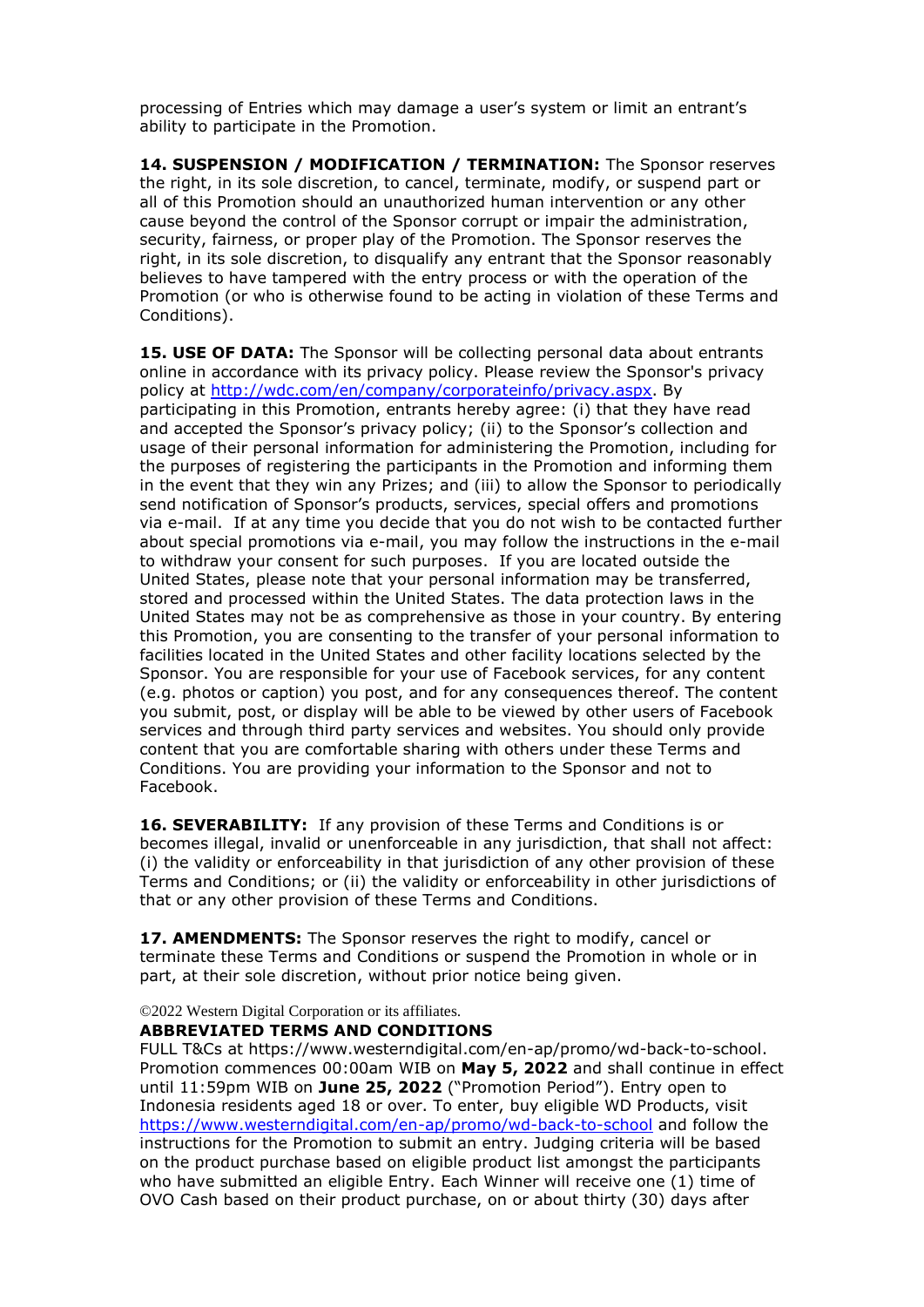data submission via registered phone number ("Winner Notification") **- while stock lasts**

| 2TB<br><b>IDR</b><br>My Passport<br>20,000<br>230<br>2TB<br>MY Passport Ultra<br><b>IDR</b><br>20,000<br><b>WD Black P10 Game Drive</b><br>2TB<br><b>IDR</b><br>20,000<br><b>My Passport</b><br>4TB<br><b>IDR</b><br>50,000<br>4TB<br>MY Passport Ultra<br><b>IDR</b><br>50,000<br><b>WD Black P10 Game Drive</b><br>4TB<br><b>IDR</b><br>50,000<br>150<br>My Passport Go<br>500GB<br><b>IDR</b><br>50,000<br><b>WD Elements SE SSD</b><br>480GB<br><b>IDR</b><br>50,000<br>My Passport SSD<br>500GB<br><b>IDR</b><br>50,000<br>WD Black D30 Game Drive SSD Game Drive SSD<br>500GB<br><b>IDR</b><br>50,000<br>5TB<br><b>IDR</b><br>My Passport<br>100,000<br>5TB<br><b>IDR</b><br><b>MY Passport Ultra</b><br>100,000<br><b>WD Black P10 Game Drive</b><br>5TB<br><b>IDR</b><br>100,000<br>1TB<br>My Passport Go<br><b>IDR</b><br>100,000<br><b>WD Elements SE SSD</b><br>1TB<br><b>IDR</b><br>100,000<br>1TB<br>My Passport SSD<br><b>IDR</b><br>100,000<br>80<br>WD Black D30 Game Drive SSD Game Drive SSD<br>1TB<br><b>IDR</b><br>100,000<br>My Cloud Home<br><b>IDR</b><br>all capacity<br>100,000<br>My Cloud Expert Series EX2 Ultra<br><b>IDR</b><br>all capacity<br>100,000<br>My Cloud Expert Series EX4100<br><b>IDR</b><br>all capacity<br>100,000<br>My Cloud Pro Series PR2100<br><b>IDR</b><br>all capacity<br>100,000<br>My Cloud Pro Series PR4100<br><b>IDR</b><br>all capacity<br>100,000<br>WD BLACK SN850 NVMe SSD with Heatsink<br>1TB<br><b>IDR</b><br>150,000<br>10<br><b>WD Elements SE SSD</b><br>2TB<br><b>IDR</b><br>200,000<br>2TB<br><b>IDR</b><br>My Passport Go<br>200,000<br>2TB<br>My Passport SSD<br><b>IDR</b><br>200,000<br>20<br>2TB<br>WD Black D30 Game Drive SSD Game Drive SSD<br><b>IDR</b><br>200,000<br>8TB<br>WD Black D10 Game Drive<br><b>IDR</b><br>200,000<br>WD Black P50 Game Drive SSD<br>all capacity<br><b>IDR</b><br>200,000<br>My Passport SSD<br>4TB<br><b>IDR</b><br>500,000<br>10 <sup>°</sup><br>WD Black D50 Game Dock NVME SSD<br>all capacity<br><b>IDR</b><br>500,000<br>WD BLACK SN850 NVMe SSD with Heatsink<br><b>IDR</b><br>2TB<br>500,000<br>4TB<br><b>IDR</b><br>50,000<br>WD Purple 3.5" HDD CCTV<br>6TB<br><b>IDR</b><br>100,000<br><b>IDR</b><br>150,000<br>8TB<br>50,000<br><b>IDR</b><br>2TB<br>WD Black 3.5" HDD PC<br>40<br>100,000<br>4TB<br><b>IDR</b><br>2TB<br><b>IDR</b><br>50,000<br>WD Blue 3.5" HDD PC<br>310<br><b>IDR</b><br>100,000<br>4TB<br>150,000<br>6TB<br><b>IDR</b><br>4TB<br><b>IDR</b><br>50,000<br>6TB<br><b>IDR</b><br>100,000<br><b>WD RED 3.5" HDD NAS</b><br>145<br>8TB<br><b>IDR</b><br>150,000<br>10TB<br><b>IDR</b><br>500,000<br>500GB<br><b>IDR</b><br>50,000<br>WD Blue SSD Nyme PCIe Gen3 (SN550 /<br>75<br><b>IDR</b><br>100,000<br>1TB<br><b>SN570)</b><br>2TB<br><b>IDR</b><br>200,000<br>250GB<br><b>IDR</b><br>50,000<br>WD Black SSD NVME PCIe Gen4 (SN750SE,<br>500GB<br><b>IDR</b><br>100,000<br>175<br><b>SN770, SN850)</b><br>1TB<br><b>IDR</b><br>150,000<br>2TB<br><b>IDR</b><br>500,000 | <b>Product</b> | Capacity | <b>Gift Amount</b> |  | Quota |
|---------------------------------------------------------------------------------------------------------------------------------------------------------------------------------------------------------------------------------------------------------------------------------------------------------------------------------------------------------------------------------------------------------------------------------------------------------------------------------------------------------------------------------------------------------------------------------------------------------------------------------------------------------------------------------------------------------------------------------------------------------------------------------------------------------------------------------------------------------------------------------------------------------------------------------------------------------------------------------------------------------------------------------------------------------------------------------------------------------------------------------------------------------------------------------------------------------------------------------------------------------------------------------------------------------------------------------------------------------------------------------------------------------------------------------------------------------------------------------------------------------------------------------------------------------------------------------------------------------------------------------------------------------------------------------------------------------------------------------------------------------------------------------------------------------------------------------------------------------------------------------------------------------------------------------------------------------------------------------------------------------------------------------------------------------------------------------------------------------------------------------------------------------------------------------------------------------------------------------------------------------------------------------------------------------------------------------------------------------------------------------------------------------------------------------------------------------------------------------------------------------------------------------------------------------------------------------------------------------------------------------------------------------------------------------------------------------------------------------------------------------------------------------------------------------------------------------------------------------------------------------------------------------------------------------------------------------------------------------------------------------------------|----------------|----------|--------------------|--|-------|
|                                                                                                                                                                                                                                                                                                                                                                                                                                                                                                                                                                                                                                                                                                                                                                                                                                                                                                                                                                                                                                                                                                                                                                                                                                                                                                                                                                                                                                                                                                                                                                                                                                                                                                                                                                                                                                                                                                                                                                                                                                                                                                                                                                                                                                                                                                                                                                                                                                                                                                                                                                                                                                                                                                                                                                                                                                                                                                                                                                                                                     |                |          |                    |  |       |
|                                                                                                                                                                                                                                                                                                                                                                                                                                                                                                                                                                                                                                                                                                                                                                                                                                                                                                                                                                                                                                                                                                                                                                                                                                                                                                                                                                                                                                                                                                                                                                                                                                                                                                                                                                                                                                                                                                                                                                                                                                                                                                                                                                                                                                                                                                                                                                                                                                                                                                                                                                                                                                                                                                                                                                                                                                                                                                                                                                                                                     |                |          |                    |  |       |
|                                                                                                                                                                                                                                                                                                                                                                                                                                                                                                                                                                                                                                                                                                                                                                                                                                                                                                                                                                                                                                                                                                                                                                                                                                                                                                                                                                                                                                                                                                                                                                                                                                                                                                                                                                                                                                                                                                                                                                                                                                                                                                                                                                                                                                                                                                                                                                                                                                                                                                                                                                                                                                                                                                                                                                                                                                                                                                                                                                                                                     |                |          |                    |  |       |
|                                                                                                                                                                                                                                                                                                                                                                                                                                                                                                                                                                                                                                                                                                                                                                                                                                                                                                                                                                                                                                                                                                                                                                                                                                                                                                                                                                                                                                                                                                                                                                                                                                                                                                                                                                                                                                                                                                                                                                                                                                                                                                                                                                                                                                                                                                                                                                                                                                                                                                                                                                                                                                                                                                                                                                                                                                                                                                                                                                                                                     |                |          |                    |  |       |
|                                                                                                                                                                                                                                                                                                                                                                                                                                                                                                                                                                                                                                                                                                                                                                                                                                                                                                                                                                                                                                                                                                                                                                                                                                                                                                                                                                                                                                                                                                                                                                                                                                                                                                                                                                                                                                                                                                                                                                                                                                                                                                                                                                                                                                                                                                                                                                                                                                                                                                                                                                                                                                                                                                                                                                                                                                                                                                                                                                                                                     |                |          |                    |  |       |
|                                                                                                                                                                                                                                                                                                                                                                                                                                                                                                                                                                                                                                                                                                                                                                                                                                                                                                                                                                                                                                                                                                                                                                                                                                                                                                                                                                                                                                                                                                                                                                                                                                                                                                                                                                                                                                                                                                                                                                                                                                                                                                                                                                                                                                                                                                                                                                                                                                                                                                                                                                                                                                                                                                                                                                                                                                                                                                                                                                                                                     |                |          |                    |  |       |
|                                                                                                                                                                                                                                                                                                                                                                                                                                                                                                                                                                                                                                                                                                                                                                                                                                                                                                                                                                                                                                                                                                                                                                                                                                                                                                                                                                                                                                                                                                                                                                                                                                                                                                                                                                                                                                                                                                                                                                                                                                                                                                                                                                                                                                                                                                                                                                                                                                                                                                                                                                                                                                                                                                                                                                                                                                                                                                                                                                                                                     |                |          |                    |  |       |
|                                                                                                                                                                                                                                                                                                                                                                                                                                                                                                                                                                                                                                                                                                                                                                                                                                                                                                                                                                                                                                                                                                                                                                                                                                                                                                                                                                                                                                                                                                                                                                                                                                                                                                                                                                                                                                                                                                                                                                                                                                                                                                                                                                                                                                                                                                                                                                                                                                                                                                                                                                                                                                                                                                                                                                                                                                                                                                                                                                                                                     |                |          |                    |  |       |
|                                                                                                                                                                                                                                                                                                                                                                                                                                                                                                                                                                                                                                                                                                                                                                                                                                                                                                                                                                                                                                                                                                                                                                                                                                                                                                                                                                                                                                                                                                                                                                                                                                                                                                                                                                                                                                                                                                                                                                                                                                                                                                                                                                                                                                                                                                                                                                                                                                                                                                                                                                                                                                                                                                                                                                                                                                                                                                                                                                                                                     |                |          |                    |  |       |
|                                                                                                                                                                                                                                                                                                                                                                                                                                                                                                                                                                                                                                                                                                                                                                                                                                                                                                                                                                                                                                                                                                                                                                                                                                                                                                                                                                                                                                                                                                                                                                                                                                                                                                                                                                                                                                                                                                                                                                                                                                                                                                                                                                                                                                                                                                                                                                                                                                                                                                                                                                                                                                                                                                                                                                                                                                                                                                                                                                                                                     |                |          |                    |  |       |
|                                                                                                                                                                                                                                                                                                                                                                                                                                                                                                                                                                                                                                                                                                                                                                                                                                                                                                                                                                                                                                                                                                                                                                                                                                                                                                                                                                                                                                                                                                                                                                                                                                                                                                                                                                                                                                                                                                                                                                                                                                                                                                                                                                                                                                                                                                                                                                                                                                                                                                                                                                                                                                                                                                                                                                                                                                                                                                                                                                                                                     |                |          |                    |  |       |
|                                                                                                                                                                                                                                                                                                                                                                                                                                                                                                                                                                                                                                                                                                                                                                                                                                                                                                                                                                                                                                                                                                                                                                                                                                                                                                                                                                                                                                                                                                                                                                                                                                                                                                                                                                                                                                                                                                                                                                                                                                                                                                                                                                                                                                                                                                                                                                                                                                                                                                                                                                                                                                                                                                                                                                                                                                                                                                                                                                                                                     |                |          |                    |  |       |
|                                                                                                                                                                                                                                                                                                                                                                                                                                                                                                                                                                                                                                                                                                                                                                                                                                                                                                                                                                                                                                                                                                                                                                                                                                                                                                                                                                                                                                                                                                                                                                                                                                                                                                                                                                                                                                                                                                                                                                                                                                                                                                                                                                                                                                                                                                                                                                                                                                                                                                                                                                                                                                                                                                                                                                                                                                                                                                                                                                                                                     |                |          |                    |  |       |
|                                                                                                                                                                                                                                                                                                                                                                                                                                                                                                                                                                                                                                                                                                                                                                                                                                                                                                                                                                                                                                                                                                                                                                                                                                                                                                                                                                                                                                                                                                                                                                                                                                                                                                                                                                                                                                                                                                                                                                                                                                                                                                                                                                                                                                                                                                                                                                                                                                                                                                                                                                                                                                                                                                                                                                                                                                                                                                                                                                                                                     |                |          |                    |  |       |
|                                                                                                                                                                                                                                                                                                                                                                                                                                                                                                                                                                                                                                                                                                                                                                                                                                                                                                                                                                                                                                                                                                                                                                                                                                                                                                                                                                                                                                                                                                                                                                                                                                                                                                                                                                                                                                                                                                                                                                                                                                                                                                                                                                                                                                                                                                                                                                                                                                                                                                                                                                                                                                                                                                                                                                                                                                                                                                                                                                                                                     |                |          |                    |  |       |
|                                                                                                                                                                                                                                                                                                                                                                                                                                                                                                                                                                                                                                                                                                                                                                                                                                                                                                                                                                                                                                                                                                                                                                                                                                                                                                                                                                                                                                                                                                                                                                                                                                                                                                                                                                                                                                                                                                                                                                                                                                                                                                                                                                                                                                                                                                                                                                                                                                                                                                                                                                                                                                                                                                                                                                                                                                                                                                                                                                                                                     |                |          |                    |  |       |
|                                                                                                                                                                                                                                                                                                                                                                                                                                                                                                                                                                                                                                                                                                                                                                                                                                                                                                                                                                                                                                                                                                                                                                                                                                                                                                                                                                                                                                                                                                                                                                                                                                                                                                                                                                                                                                                                                                                                                                                                                                                                                                                                                                                                                                                                                                                                                                                                                                                                                                                                                                                                                                                                                                                                                                                                                                                                                                                                                                                                                     |                |          |                    |  |       |
|                                                                                                                                                                                                                                                                                                                                                                                                                                                                                                                                                                                                                                                                                                                                                                                                                                                                                                                                                                                                                                                                                                                                                                                                                                                                                                                                                                                                                                                                                                                                                                                                                                                                                                                                                                                                                                                                                                                                                                                                                                                                                                                                                                                                                                                                                                                                                                                                                                                                                                                                                                                                                                                                                                                                                                                                                                                                                                                                                                                                                     |                |          |                    |  |       |
|                                                                                                                                                                                                                                                                                                                                                                                                                                                                                                                                                                                                                                                                                                                                                                                                                                                                                                                                                                                                                                                                                                                                                                                                                                                                                                                                                                                                                                                                                                                                                                                                                                                                                                                                                                                                                                                                                                                                                                                                                                                                                                                                                                                                                                                                                                                                                                                                                                                                                                                                                                                                                                                                                                                                                                                                                                                                                                                                                                                                                     |                |          |                    |  |       |
|                                                                                                                                                                                                                                                                                                                                                                                                                                                                                                                                                                                                                                                                                                                                                                                                                                                                                                                                                                                                                                                                                                                                                                                                                                                                                                                                                                                                                                                                                                                                                                                                                                                                                                                                                                                                                                                                                                                                                                                                                                                                                                                                                                                                                                                                                                                                                                                                                                                                                                                                                                                                                                                                                                                                                                                                                                                                                                                                                                                                                     |                |          |                    |  |       |
|                                                                                                                                                                                                                                                                                                                                                                                                                                                                                                                                                                                                                                                                                                                                                                                                                                                                                                                                                                                                                                                                                                                                                                                                                                                                                                                                                                                                                                                                                                                                                                                                                                                                                                                                                                                                                                                                                                                                                                                                                                                                                                                                                                                                                                                                                                                                                                                                                                                                                                                                                                                                                                                                                                                                                                                                                                                                                                                                                                                                                     |                |          |                    |  |       |
|                                                                                                                                                                                                                                                                                                                                                                                                                                                                                                                                                                                                                                                                                                                                                                                                                                                                                                                                                                                                                                                                                                                                                                                                                                                                                                                                                                                                                                                                                                                                                                                                                                                                                                                                                                                                                                                                                                                                                                                                                                                                                                                                                                                                                                                                                                                                                                                                                                                                                                                                                                                                                                                                                                                                                                                                                                                                                                                                                                                                                     |                |          |                    |  |       |
|                                                                                                                                                                                                                                                                                                                                                                                                                                                                                                                                                                                                                                                                                                                                                                                                                                                                                                                                                                                                                                                                                                                                                                                                                                                                                                                                                                                                                                                                                                                                                                                                                                                                                                                                                                                                                                                                                                                                                                                                                                                                                                                                                                                                                                                                                                                                                                                                                                                                                                                                                                                                                                                                                                                                                                                                                                                                                                                                                                                                                     |                |          |                    |  |       |
|                                                                                                                                                                                                                                                                                                                                                                                                                                                                                                                                                                                                                                                                                                                                                                                                                                                                                                                                                                                                                                                                                                                                                                                                                                                                                                                                                                                                                                                                                                                                                                                                                                                                                                                                                                                                                                                                                                                                                                                                                                                                                                                                                                                                                                                                                                                                                                                                                                                                                                                                                                                                                                                                                                                                                                                                                                                                                                                                                                                                                     |                |          |                    |  |       |
|                                                                                                                                                                                                                                                                                                                                                                                                                                                                                                                                                                                                                                                                                                                                                                                                                                                                                                                                                                                                                                                                                                                                                                                                                                                                                                                                                                                                                                                                                                                                                                                                                                                                                                                                                                                                                                                                                                                                                                                                                                                                                                                                                                                                                                                                                                                                                                                                                                                                                                                                                                                                                                                                                                                                                                                                                                                                                                                                                                                                                     |                |          |                    |  |       |
|                                                                                                                                                                                                                                                                                                                                                                                                                                                                                                                                                                                                                                                                                                                                                                                                                                                                                                                                                                                                                                                                                                                                                                                                                                                                                                                                                                                                                                                                                                                                                                                                                                                                                                                                                                                                                                                                                                                                                                                                                                                                                                                                                                                                                                                                                                                                                                                                                                                                                                                                                                                                                                                                                                                                                                                                                                                                                                                                                                                                                     |                |          |                    |  |       |
|                                                                                                                                                                                                                                                                                                                                                                                                                                                                                                                                                                                                                                                                                                                                                                                                                                                                                                                                                                                                                                                                                                                                                                                                                                                                                                                                                                                                                                                                                                                                                                                                                                                                                                                                                                                                                                                                                                                                                                                                                                                                                                                                                                                                                                                                                                                                                                                                                                                                                                                                                                                                                                                                                                                                                                                                                                                                                                                                                                                                                     |                |          |                    |  |       |
|                                                                                                                                                                                                                                                                                                                                                                                                                                                                                                                                                                                                                                                                                                                                                                                                                                                                                                                                                                                                                                                                                                                                                                                                                                                                                                                                                                                                                                                                                                                                                                                                                                                                                                                                                                                                                                                                                                                                                                                                                                                                                                                                                                                                                                                                                                                                                                                                                                                                                                                                                                                                                                                                                                                                                                                                                                                                                                                                                                                                                     |                |          |                    |  |       |
|                                                                                                                                                                                                                                                                                                                                                                                                                                                                                                                                                                                                                                                                                                                                                                                                                                                                                                                                                                                                                                                                                                                                                                                                                                                                                                                                                                                                                                                                                                                                                                                                                                                                                                                                                                                                                                                                                                                                                                                                                                                                                                                                                                                                                                                                                                                                                                                                                                                                                                                                                                                                                                                                                                                                                                                                                                                                                                                                                                                                                     |                |          |                    |  |       |
|                                                                                                                                                                                                                                                                                                                                                                                                                                                                                                                                                                                                                                                                                                                                                                                                                                                                                                                                                                                                                                                                                                                                                                                                                                                                                                                                                                                                                                                                                                                                                                                                                                                                                                                                                                                                                                                                                                                                                                                                                                                                                                                                                                                                                                                                                                                                                                                                                                                                                                                                                                                                                                                                                                                                                                                                                                                                                                                                                                                                                     |                |          |                    |  |       |
|                                                                                                                                                                                                                                                                                                                                                                                                                                                                                                                                                                                                                                                                                                                                                                                                                                                                                                                                                                                                                                                                                                                                                                                                                                                                                                                                                                                                                                                                                                                                                                                                                                                                                                                                                                                                                                                                                                                                                                                                                                                                                                                                                                                                                                                                                                                                                                                                                                                                                                                                                                                                                                                                                                                                                                                                                                                                                                                                                                                                                     |                |          |                    |  |       |
|                                                                                                                                                                                                                                                                                                                                                                                                                                                                                                                                                                                                                                                                                                                                                                                                                                                                                                                                                                                                                                                                                                                                                                                                                                                                                                                                                                                                                                                                                                                                                                                                                                                                                                                                                                                                                                                                                                                                                                                                                                                                                                                                                                                                                                                                                                                                                                                                                                                                                                                                                                                                                                                                                                                                                                                                                                                                                                                                                                                                                     |                |          |                    |  |       |
|                                                                                                                                                                                                                                                                                                                                                                                                                                                                                                                                                                                                                                                                                                                                                                                                                                                                                                                                                                                                                                                                                                                                                                                                                                                                                                                                                                                                                                                                                                                                                                                                                                                                                                                                                                                                                                                                                                                                                                                                                                                                                                                                                                                                                                                                                                                                                                                                                                                                                                                                                                                                                                                                                                                                                                                                                                                                                                                                                                                                                     |                |          |                    |  | 270   |
|                                                                                                                                                                                                                                                                                                                                                                                                                                                                                                                                                                                                                                                                                                                                                                                                                                                                                                                                                                                                                                                                                                                                                                                                                                                                                                                                                                                                                                                                                                                                                                                                                                                                                                                                                                                                                                                                                                                                                                                                                                                                                                                                                                                                                                                                                                                                                                                                                                                                                                                                                                                                                                                                                                                                                                                                                                                                                                                                                                                                                     |                |          |                    |  |       |
|                                                                                                                                                                                                                                                                                                                                                                                                                                                                                                                                                                                                                                                                                                                                                                                                                                                                                                                                                                                                                                                                                                                                                                                                                                                                                                                                                                                                                                                                                                                                                                                                                                                                                                                                                                                                                                                                                                                                                                                                                                                                                                                                                                                                                                                                                                                                                                                                                                                                                                                                                                                                                                                                                                                                                                                                                                                                                                                                                                                                                     |                |          |                    |  |       |
|                                                                                                                                                                                                                                                                                                                                                                                                                                                                                                                                                                                                                                                                                                                                                                                                                                                                                                                                                                                                                                                                                                                                                                                                                                                                                                                                                                                                                                                                                                                                                                                                                                                                                                                                                                                                                                                                                                                                                                                                                                                                                                                                                                                                                                                                                                                                                                                                                                                                                                                                                                                                                                                                                                                                                                                                                                                                                                                                                                                                                     |                |          |                    |  |       |
|                                                                                                                                                                                                                                                                                                                                                                                                                                                                                                                                                                                                                                                                                                                                                                                                                                                                                                                                                                                                                                                                                                                                                                                                                                                                                                                                                                                                                                                                                                                                                                                                                                                                                                                                                                                                                                                                                                                                                                                                                                                                                                                                                                                                                                                                                                                                                                                                                                                                                                                                                                                                                                                                                                                                                                                                                                                                                                                                                                                                                     |                |          |                    |  |       |
|                                                                                                                                                                                                                                                                                                                                                                                                                                                                                                                                                                                                                                                                                                                                                                                                                                                                                                                                                                                                                                                                                                                                                                                                                                                                                                                                                                                                                                                                                                                                                                                                                                                                                                                                                                                                                                                                                                                                                                                                                                                                                                                                                                                                                                                                                                                                                                                                                                                                                                                                                                                                                                                                                                                                                                                                                                                                                                                                                                                                                     |                |          |                    |  |       |
|                                                                                                                                                                                                                                                                                                                                                                                                                                                                                                                                                                                                                                                                                                                                                                                                                                                                                                                                                                                                                                                                                                                                                                                                                                                                                                                                                                                                                                                                                                                                                                                                                                                                                                                                                                                                                                                                                                                                                                                                                                                                                                                                                                                                                                                                                                                                                                                                                                                                                                                                                                                                                                                                                                                                                                                                                                                                                                                                                                                                                     |                |          |                    |  |       |
|                                                                                                                                                                                                                                                                                                                                                                                                                                                                                                                                                                                                                                                                                                                                                                                                                                                                                                                                                                                                                                                                                                                                                                                                                                                                                                                                                                                                                                                                                                                                                                                                                                                                                                                                                                                                                                                                                                                                                                                                                                                                                                                                                                                                                                                                                                                                                                                                                                                                                                                                                                                                                                                                                                                                                                                                                                                                                                                                                                                                                     |                |          |                    |  |       |
|                                                                                                                                                                                                                                                                                                                                                                                                                                                                                                                                                                                                                                                                                                                                                                                                                                                                                                                                                                                                                                                                                                                                                                                                                                                                                                                                                                                                                                                                                                                                                                                                                                                                                                                                                                                                                                                                                                                                                                                                                                                                                                                                                                                                                                                                                                                                                                                                                                                                                                                                                                                                                                                                                                                                                                                                                                                                                                                                                                                                                     |                |          |                    |  |       |
|                                                                                                                                                                                                                                                                                                                                                                                                                                                                                                                                                                                                                                                                                                                                                                                                                                                                                                                                                                                                                                                                                                                                                                                                                                                                                                                                                                                                                                                                                                                                                                                                                                                                                                                                                                                                                                                                                                                                                                                                                                                                                                                                                                                                                                                                                                                                                                                                                                                                                                                                                                                                                                                                                                                                                                                                                                                                                                                                                                                                                     |                |          |                    |  |       |
|                                                                                                                                                                                                                                                                                                                                                                                                                                                                                                                                                                                                                                                                                                                                                                                                                                                                                                                                                                                                                                                                                                                                                                                                                                                                                                                                                                                                                                                                                                                                                                                                                                                                                                                                                                                                                                                                                                                                                                                                                                                                                                                                                                                                                                                                                                                                                                                                                                                                                                                                                                                                                                                                                                                                                                                                                                                                                                                                                                                                                     |                |          |                    |  |       |
|                                                                                                                                                                                                                                                                                                                                                                                                                                                                                                                                                                                                                                                                                                                                                                                                                                                                                                                                                                                                                                                                                                                                                                                                                                                                                                                                                                                                                                                                                                                                                                                                                                                                                                                                                                                                                                                                                                                                                                                                                                                                                                                                                                                                                                                                                                                                                                                                                                                                                                                                                                                                                                                                                                                                                                                                                                                                                                                                                                                                                     |                |          |                    |  |       |
|                                                                                                                                                                                                                                                                                                                                                                                                                                                                                                                                                                                                                                                                                                                                                                                                                                                                                                                                                                                                                                                                                                                                                                                                                                                                                                                                                                                                                                                                                                                                                                                                                                                                                                                                                                                                                                                                                                                                                                                                                                                                                                                                                                                                                                                                                                                                                                                                                                                                                                                                                                                                                                                                                                                                                                                                                                                                                                                                                                                                                     |                |          |                    |  |       |
|                                                                                                                                                                                                                                                                                                                                                                                                                                                                                                                                                                                                                                                                                                                                                                                                                                                                                                                                                                                                                                                                                                                                                                                                                                                                                                                                                                                                                                                                                                                                                                                                                                                                                                                                                                                                                                                                                                                                                                                                                                                                                                                                                                                                                                                                                                                                                                                                                                                                                                                                                                                                                                                                                                                                                                                                                                                                                                                                                                                                                     |                |          |                    |  |       |
|                                                                                                                                                                                                                                                                                                                                                                                                                                                                                                                                                                                                                                                                                                                                                                                                                                                                                                                                                                                                                                                                                                                                                                                                                                                                                                                                                                                                                                                                                                                                                                                                                                                                                                                                                                                                                                                                                                                                                                                                                                                                                                                                                                                                                                                                                                                                                                                                                                                                                                                                                                                                                                                                                                                                                                                                                                                                                                                                                                                                                     |                |          |                    |  |       |
|                                                                                                                                                                                                                                                                                                                                                                                                                                                                                                                                                                                                                                                                                                                                                                                                                                                                                                                                                                                                                                                                                                                                                                                                                                                                                                                                                                                                                                                                                                                                                                                                                                                                                                                                                                                                                                                                                                                                                                                                                                                                                                                                                                                                                                                                                                                                                                                                                                                                                                                                                                                                                                                                                                                                                                                                                                                                                                                                                                                                                     |                |          |                    |  |       |
|                                                                                                                                                                                                                                                                                                                                                                                                                                                                                                                                                                                                                                                                                                                                                                                                                                                                                                                                                                                                                                                                                                                                                                                                                                                                                                                                                                                                                                                                                                                                                                                                                                                                                                                                                                                                                                                                                                                                                                                                                                                                                                                                                                                                                                                                                                                                                                                                                                                                                                                                                                                                                                                                                                                                                                                                                                                                                                                                                                                                                     |                |          |                    |  |       |
|                                                                                                                                                                                                                                                                                                                                                                                                                                                                                                                                                                                                                                                                                                                                                                                                                                                                                                                                                                                                                                                                                                                                                                                                                                                                                                                                                                                                                                                                                                                                                                                                                                                                                                                                                                                                                                                                                                                                                                                                                                                                                                                                                                                                                                                                                                                                                                                                                                                                                                                                                                                                                                                                                                                                                                                                                                                                                                                                                                                                                     |                |          |                    |  |       |
|                                                                                                                                                                                                                                                                                                                                                                                                                                                                                                                                                                                                                                                                                                                                                                                                                                                                                                                                                                                                                                                                                                                                                                                                                                                                                                                                                                                                                                                                                                                                                                                                                                                                                                                                                                                                                                                                                                                                                                                                                                                                                                                                                                                                                                                                                                                                                                                                                                                                                                                                                                                                                                                                                                                                                                                                                                                                                                                                                                                                                     |                |          |                    |  |       |

## **List of eligible WD Products and capacities:**